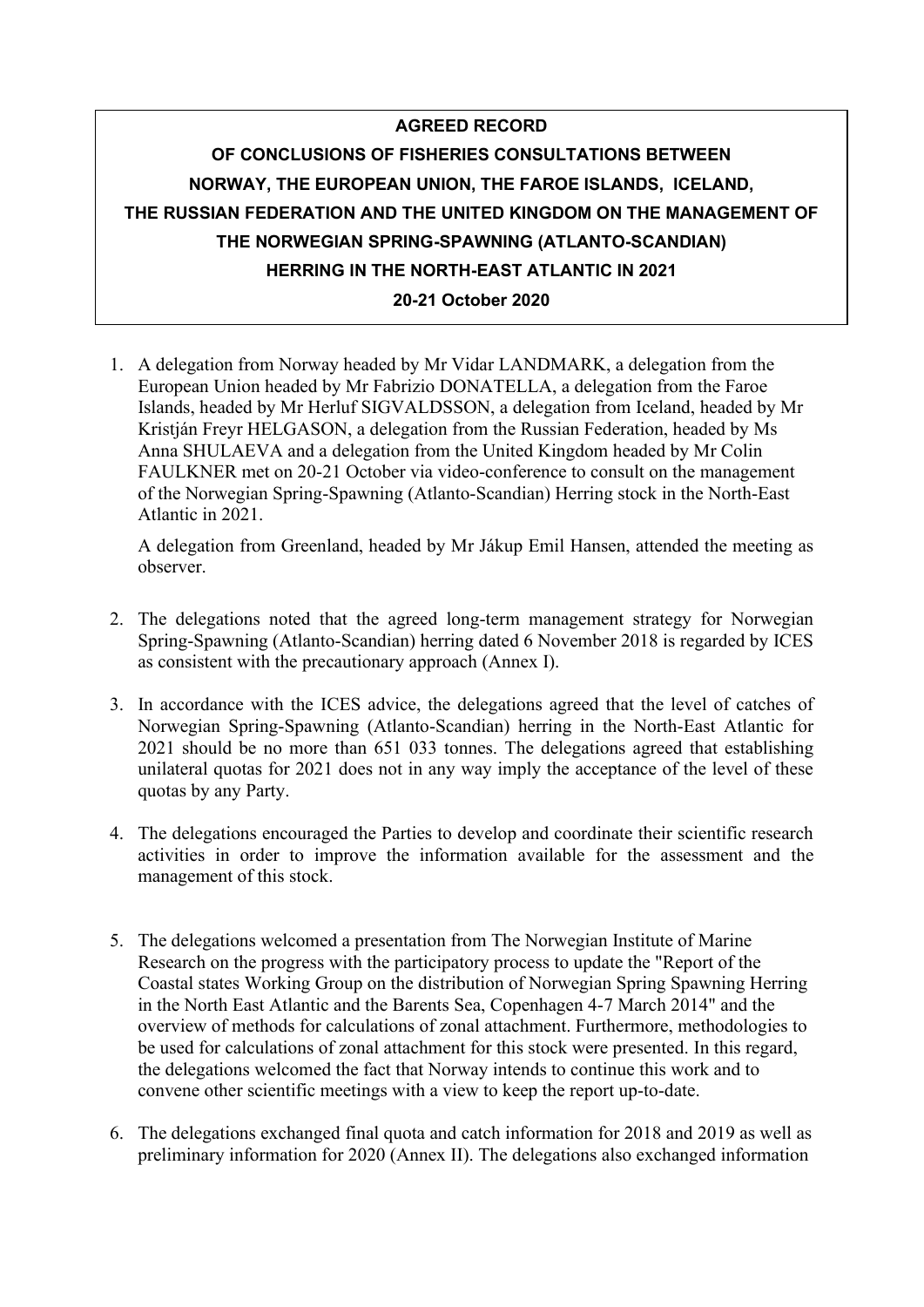with regard to their fishing activities including exchanges and access provisions (Annex III).

- 7. The delegations agreed to continue to provide information in the same format as set out in Annex II and Annex III to this Agreed Record. Each Party shall, by 1 May 2021, provide updated information in this regard to the host of the consultations for 2022. The host shall forward this information as soon as possible to all Parties to this Agreed Record.
- 8. The delegations agreed that the Parties may fish Norwegian Spring-Spawning (Atlanto-Scandian) herring within their quotas in their respective zones of fisheries jurisdiction and in international waters.
- 9. The delegations agreed that further arrangements by the Parties, including arrangements for access, quota transfers and other conditions for fishing in the respective zones of fisheries jurisdiction, are regulated by bilateral arrangements.

21 October 2020

Vidar LANDMARK For the Delegation of Norway Fabrizio DONATELLA For the Delegation of the European Union

Herluf SIGVALDSSON For the Delegation of the Faroe Islands

Kristján Freyr HELGASON For the Delegation of Iceland

Anna SHULAEVA For the Delegation of the Russian Federation With remarks (attached to this Agreed Record In Annex IV)

Colin FAULKNER For the Delegation of the United Kingdom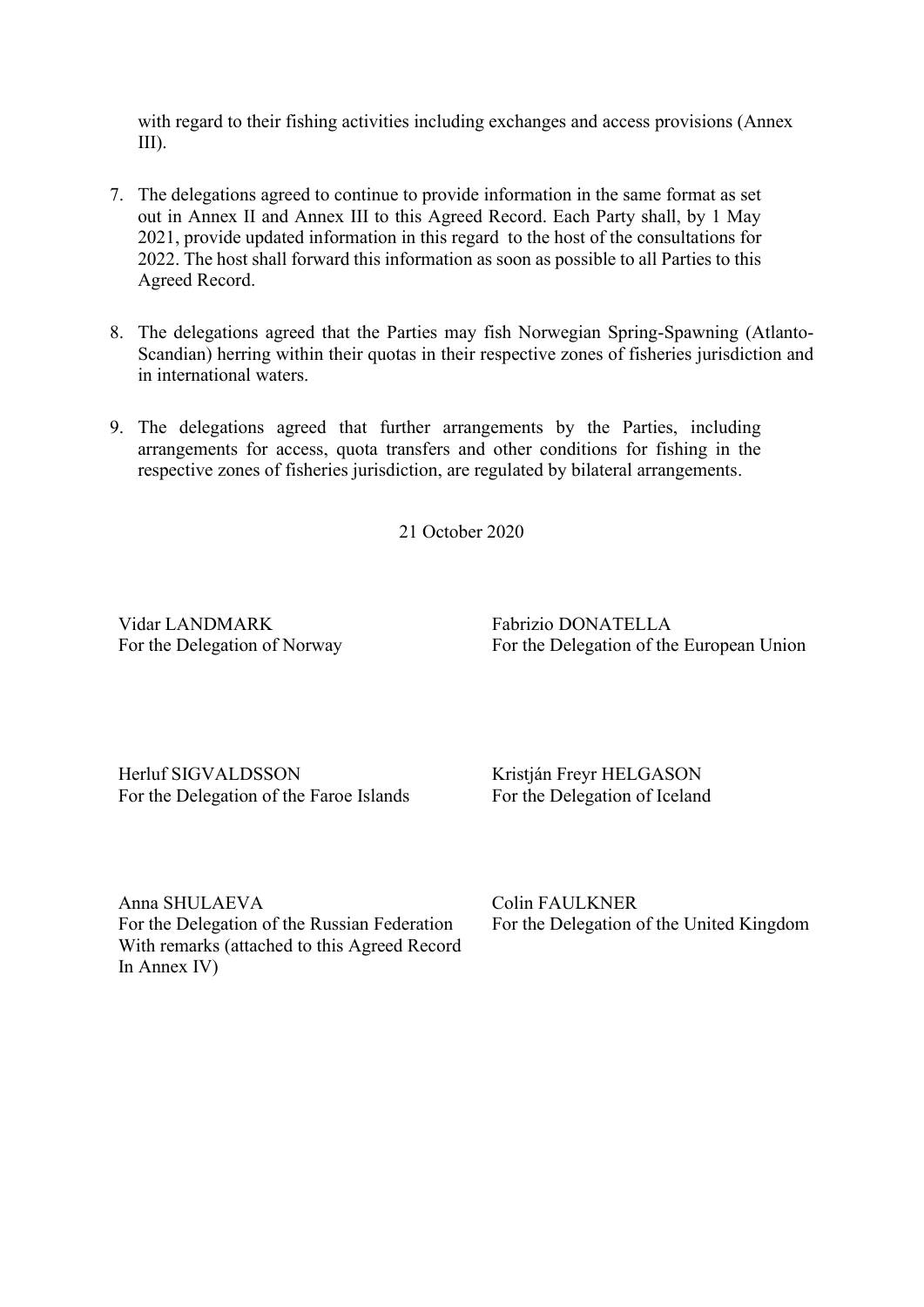#### **ANNEX I**

### **LONG-TERM MANAGEMENT STRATEGY FOR THE NORWEGIAN SPRING SPAWNING (ATLANTO-SCANDIAN) HERRING STOCK**

- 1. The Parties agree to implement a long-term management strategy for the fisheries on the Norwegian Spring Spawning (Atlanto-Scandian) Herring stock, which is consistent with the precautionary approach and the MSY approach, aiming at ensuring harvest rates within safe biological limits.
- 2. For the purpose of this long-term management strategy, in the following text, "TAC" means the total allowable catch as agreed byCoastal States.
- 3. As a priority, the long-term management strategy shall ensure with high probability that the size of the stock is maintained above Blim.
- 4. In the case that the spawning biomass is forecast to be above or equal to  $B_{\text{trigger}}$  $(=B_{pa})$  on 1 January of the year for which the TAC is to be set, the TAC shall be fixed to a fishing mortality of  $F_{\text{met}}=0.14$ .
- 5. Where the rules in paragraph 4 would lead to a TAC, that deviates by more than 20% below or 25% above the TAC of the preceding year, the Parties shall fix a TAC that is respectively no more than 20% less or 25% more than the TAC of the preceding year. The TAC constraint shall not apply if the spawning biomass at 1 January in the year for which the TAC is to be set is less than  $B_{trigger}$
- 6. In the case that the spawning biomass (SSB) is forecast to be less than the precautionary biomass ( $B_{trigger}$ ) but above or equal to  $B_{lim}$  on 1 January of the year for which the TAC is to be set, the TAC shall be fixed at a level that is consistent with a fishing mortality given by:

Target F = 
$$
0.05 + [(SSB - B_{1im})*(F_{mgt} - 0.05) I(B_{trigger} - B_{lim})]
$$

- 7. In the case that the spawning biomass isforecast to be lessthan Blim on 1January ofthe year for which the TAC is to be set, the TAC will be fixed corresponding to a fishing mortality F=0.05.
- 8. Each Party may transfer to the following year unutilised quantities of up to 10% of the quota allocated to it. The quantity transferred shall be in addition to the quota allocated to the Party concerned in the following year.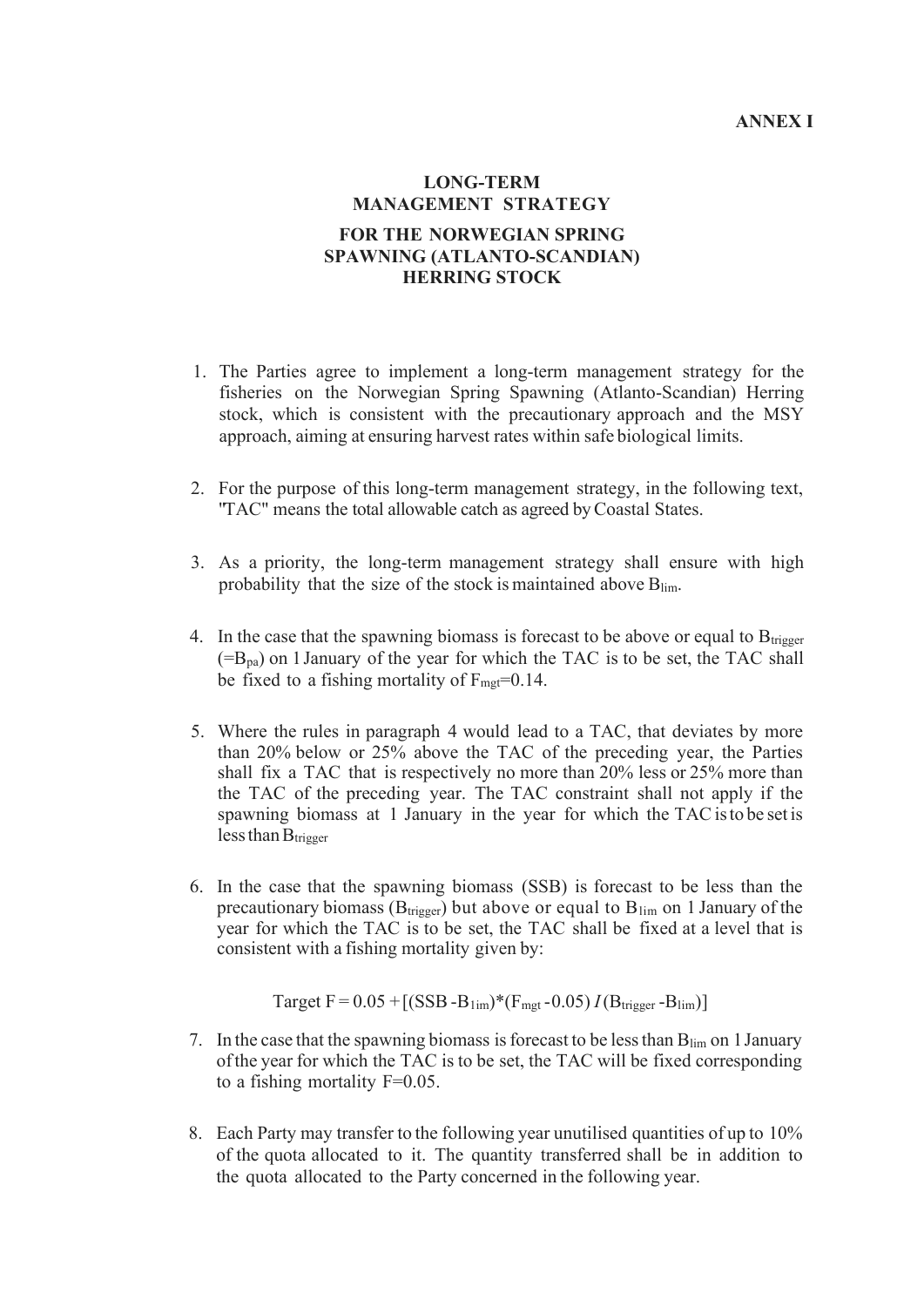- 9. Each Party may authorise fishing by its vessels of up to 10% beyond the quota allocated. However, this shall not apply if the stock is forecast to be under B<sub>trigger</sub> at the end of the TAC year. All quantities fished beyond the allocated quota for one year shall be deducted from the Party's quota allocated for the following year.
- 10.The Parties, on the basis of ICES advice, shall review this long-term management strategy at intervals not exceeding five years. The first such review shall take place no later than 2023, in time for ICES to issue advice for 2024.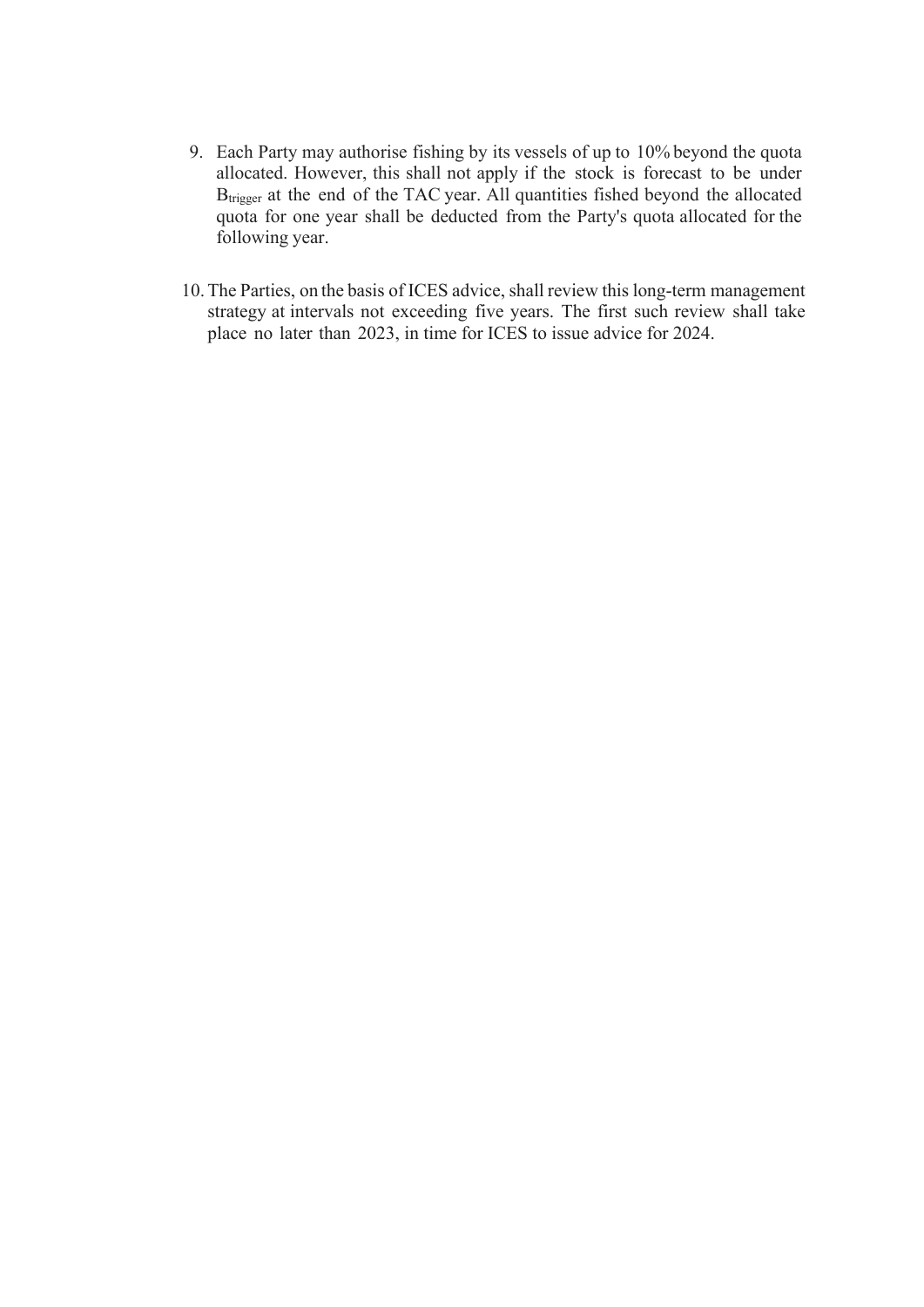**ANNEX II Reporting of quotas and catches of Norwegian spring-spawning (Atlanto-Scandian) herring in the North-East Atlantic - 2018-2020**

| 2018                                                 |                                         |                                |                          | <b>CATCHES</b> (tonnes)                                   |                                           |                                         |                                          |                                     |                                                                 |                                             |                                                         |                                                                              |                                           |                              |                |
|------------------------------------------------------|-----------------------------------------|--------------------------------|--------------------------|-----------------------------------------------------------|-------------------------------------------|-----------------------------------------|------------------------------------------|-------------------------------------|-----------------------------------------------------------------|---------------------------------------------|---------------------------------------------------------|------------------------------------------------------------------------------|-------------------------------------------|------------------------------|----------------|
| Party                                                | Coastal<br><b>State</b><br>share        | <b>Balance</b><br>from<br>2017 | <b>Ouota</b><br>exchange | <b>Ouotas</b><br>after<br>transfers<br>and<br>flexibility | <b>NEAFC</b><br><b>Regulatory</b><br>Area | <b>European</b><br><b>Union</b><br>Zone | <b>Faroese</b><br><b>Fishing</b><br>Zone | <b>Greenland</b><br>fishing<br>zone | <b>Icelandic</b><br><b>Exclusive</b><br><b>Economic</b><br>Zone | Norwegian<br><b>Economic</b><br>Zone        | <b>Fishery</b><br>Zone<br>around<br>Jan<br><b>Mayen</b> | Fishery<br><b>Protection</b><br><b>Zone around</b><br><b>Svalbard</b>        | <b>Russian</b><br><b>Economic</b><br>Zone | <b>TOTAL</b><br><b>CATCH</b> | <b>Balance</b> |
| <b>European Union</b>                                | 28 3 19                                 | 2889                           |                          | 31 208                                                    | 7 5 2 9                                   | 305                                     | 1727                                     |                                     |                                                                 | 19 988                                      |                                                         |                                                                              |                                           | 29 549                       | 1659           |
| <b>Faroe Islands</b>                                 | 88 350                                  | 13 280                         | $-11600$                 | 90 030                                                    | 44 155                                    |                                         | 31 517                                   |                                     | 4 9 2 0                                                         | 519                                         |                                                         |                                                                              |                                           | 81 111                       | 8 9 1 9        |
| Iceland                                              | 72 428                                  | 14418                          |                          | 86 846                                                    | 21 905                                    |                                         | 22 6 28                                  |                                     | 37 192                                                          |                                             |                                                         |                                                                              |                                           | 81 725                       | 5 1 2 1        |
| <b>Norway</b>                                        | 304 500                                 | 23 648                         |                          | 328 148                                                   | 34 849                                    |                                         |                                          |                                     |                                                                 | 297 178                                     |                                                         |                                                                              |                                           | 332 028                      | $-3880$        |
| <b>Russian Federation</b>                            | 55 767                                  | 223                            | 9 1 0 0                  | 65 090                                                    | 54 421                                    |                                         | 8 7 6 9                                  |                                     |                                                                 | 994                                         |                                                         |                                                                              |                                           | 64 184                       | 906            |
| <b>Total Coastal States</b>                          | 549 364                                 | 54 458                         | $-2500$                  | 601 322                                                   | 162 859                                   | 305                                     | 64 641                                   |                                     | 42 112                                                          | 318 679                                     |                                                         |                                                                              |                                           | 588 597                      | 12 725         |
| Greenland                                            | 25 000                                  |                                | 2 500                    | 27 500                                                    |                                           |                                         | 2465                                     | 339                                 |                                                                 |                                             |                                                         |                                                                              |                                           | 2 8 0 4                      | 24 69 6        |
| <b>Total all Parties</b>                             | 574 364                                 | 54 458                         |                          | 628 822                                                   | 162 859                                   | 305                                     | 67 106                                   | 339                                 | 42 112                                                          | 318 679                                     |                                                         |                                                                              |                                           | 591 401                      | 37421          |
| 2019                                                 |                                         |                                |                          |                                                           |                                           |                                         |                                          |                                     | <b>CATCHES</b> (tonnes)                                         |                                             |                                                         |                                                                              |                                           |                              |                |
|                                                      | <b>Coastal</b><br><b>State</b>          | <b>Balance</b><br>from         | <b>Ouota</b>             | <b>Quotas</b><br>after<br>transfers<br>and                | <b>NEAFC</b><br><b>Regulatory</b>         | <b>European</b><br><b>Union</b>         | <b>Faroese</b><br><b>Fishing</b>         | <b>Greenland</b><br>fishing         | <b>Icelandic</b><br><b>Exclusive</b><br><b>Economic</b>         | <b>Norwegian</b><br><b>Economic</b>         | <b>Fishery</b><br>Zone<br>around<br>Jan                 | <b>Fishery</b><br><b>Protection</b><br><b>Zone around</b>                    | <b>Russian</b><br><b>Economic</b>         | <b>TOTAL</b>                 |                |
| Party                                                | share                                   | 2018                           | exchange                 | flexibility                                               | Area                                      | Zone                                    | Zone                                     | zone                                | Zone                                                            | Zone                                        | <b>Mayen</b>                                            | <b>Svalbard</b>                                                              | Zone                                      | <b>CATCH</b>                 | <b>Balance</b> |
| <b>European Union</b>                                | 38 31 5                                 | 1659                           |                          | 39 974                                                    | 23 24 1                                   |                                         | 1 3 2 7                                  |                                     |                                                                 | 12 3 6 6                                    |                                                         |                                                                              |                                           | 36 935                       | 3 0 3 9        |
| <b>Faroe Islands</b>                                 | 124 657                                 | 8 9 1 9                        | $-11755$                 | 121 821                                                   | 49 591                                    |                                         | 26 6 6 4                                 |                                     | 37 685                                                          |                                             |                                                         |                                                                              |                                           | 113 940                      | 7881           |
| Iceland                                              | 102 174                                 | 5 1 2 1                        |                          | 107 295                                                   | 15 270                                    |                                         | 12 3 8 1                                 |                                     | 78 233                                                          |                                             |                                                         |                                                                              |                                           | 105 884                      | 1 4 1 1        |
| <b>Norway</b>                                        | 429 650                                 | $-3880$                        |                          | 425 770                                                   | 113 309                                   |                                         |                                          |                                     |                                                                 | 317 195                                     |                                                         |                                                                              |                                           | 430 504                      | $-4734$        |
| <b>Russian Federation</b>                            | 75 454                                  | 352                            | 8 5 5 5                  | 84 361                                                    | 75 278                                    |                                         | 8 3 5 3                                  |                                     |                                                                 | 406                                         |                                                         |                                                                              |                                           | 84 038                       | 323            |
| <b>Total Coastal States</b>                          | 770 250                                 | 12 171                         | $-3200$                  | 779 221                                                   | 276 689                                   |                                         | 48 725                                   |                                     | 115 918                                                         | 329 967                                     |                                                         |                                                                              |                                           | 771 301                      | 7920           |
| Greenland                                            | 25 000                                  |                                | 3 200                    | 28 200                                                    | 1461                                      |                                         | 1729                                     |                                     |                                                                 |                                             |                                                         |                                                                              |                                           | 3 1 9 0                      | 25 010         |
| <b>Total all Parties</b>                             | 795 250                                 | 12 17 1                        |                          | 807421                                                    | 278 150                                   |                                         | 50 454                                   |                                     | 115 918                                                         | 329 967                                     |                                                         |                                                                              |                                           | 774 491                      | 32 930         |
| <b>2020 (Provisional)</b><br><b>CATCHES</b> (tonnes) |                                         |                                |                          |                                                           |                                           |                                         |                                          |                                     |                                                                 |                                             |                                                         |                                                                              |                                           |                              |                |
| Party                                                | <b>Coastal</b><br><b>State</b><br>share | <b>Balance</b><br>from<br>2019 | <b>Ouota</b><br>exchange | <b>Quotas</b><br>after<br>transfers<br>and<br>flexibility | <b>NEAFC</b><br><b>Regulatory</b><br>Area | <b>European</b><br><b>Union</b><br>Zone | <b>Faroese</b><br><b>Fishing</b><br>Zone | <b>Greenland</b><br>fishing<br>zone | <b>Icelandic</b><br><b>Exclusive</b><br><b>Economic</b><br>Zone | <b>Norwegian</b><br><b>Economic</b><br>Zone | <b>Fishery</b><br>Zone<br>around<br>Jan<br><b>Mayen</b> | <b>Fishery</b><br><b>Protection</b><br><b>Zone around</b><br><b>Svalbard</b> | <b>Russian</b><br><b>Economic</b><br>Zone | <b>TOTAL</b><br><b>CATCH</b> | <b>Balance</b> |
| <b>European Union</b>                                | 34 216                                  | 3 0 3 9                        |                          | 37 255                                                    | 37                                        | 27                                      | 22                                       |                                     |                                                                 | 11 740                                      |                                                         |                                                                              |                                           | 11 825                       | 25 430         |
| <b>Faroe Islands</b>                                 | 115 893                                 | 7881                           | $-11755$                 | 112 019                                                   | 2 8 9 4                                   |                                         | 18 427                                   |                                     | 24 23 6                                                         |                                             |                                                         |                                                                              |                                           | 45 5 5 6                     | 66 463         |
| Iceland                                              | 91 243                                  | 1411                           |                          | 92 654                                                    | 3 9 7 2                                   |                                         | 11                                       |                                     | 79 500                                                          |                                             |                                                         |                                                                              |                                           | 83 483                       | 9 171          |
| <b>Norway</b>                                        | 399 451                                 | $-4734$                        |                          | 394 717                                                   |                                           |                                         |                                          |                                     |                                                                 | 204 971                                     |                                                         |                                                                              |                                           | 204 971                      | 189 746        |
| <b>Russian Federation</b>                            | 67381                                   |                                | 8 5 5 5                  | 75 936                                                    | 291                                       |                                         |                                          |                                     |                                                                 | 778                                         |                                                         | 8 1 7 9                                                                      |                                           | 9 2 4 8                      | 66 688         |
| <b>Total Coastal States</b>                          | 708 184                                 | 7597                           | $-3200$                  | 712 581                                                   | 7193                                      | $\overline{27}$                         | 18 4 60                                  |                                     | 103 736                                                         | 217489                                      |                                                         | 8 1 7 9                                                                      |                                           | 355 084                      | 357 498        |
| Greenland                                            | 25 000                                  |                                | 3 200                    | 28 200                                                    | 1622                                      |                                         | 657                                      |                                     |                                                                 |                                             |                                                         |                                                                              |                                           | 2 2 7 9                      | 25 9 21        |
| <b>Total all Parties</b>                             | 733 184                                 | 7597                           |                          | 740 781                                                   | 8815                                      | $\overline{27}$                         | 19 117                                   |                                     | 103 736                                                         | 217489                                      |                                                         | 8 1 7 9                                                                      |                                           | 357 363                      | 383 419        |
|                                                      |                                         |                                |                          |                                                           |                                           |                                         |                                          |                                     |                                                                 |                                             |                                                         |                                                                              |                                           |                              |                |

| Guideline for the spreadsheet          |                                                                                                                     |
|----------------------------------------|---------------------------------------------------------------------------------------------------------------------|
| Coastal state share/share              | Ouota allocated to the Party                                                                                        |
| <b>Balance</b>                         | Unutilised/fishing bevond the quota from last vear. Includes unused quantity related to transfers between countries |
| Ouota exchange                         | Transfers between countries                                                                                         |
| Quotas after transfers and flexibility | New quota                                                                                                           |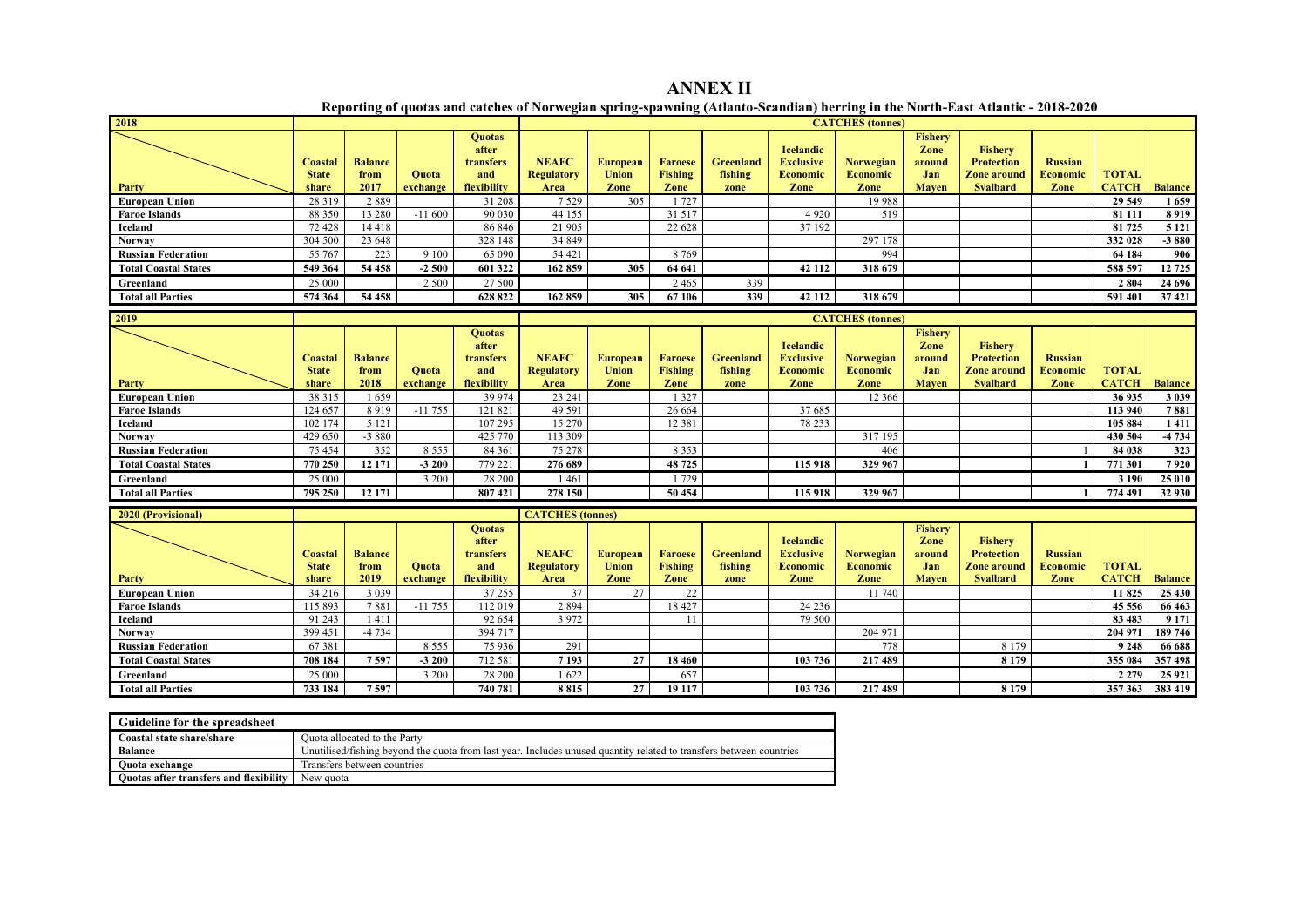## Transfers in 2020<sup>1</sup>

|                           |               |                                |                           | <b>Transfer to</b> |                         |                |               |                              |           |  |  |  |
|---------------------------|---------------|--------------------------------|---------------------------|--------------------|-------------------------|----------------|---------------|------------------------------|-----------|--|--|--|
| Party                     | <b>Quotas</b> | <b>Balance</b><br>from<br>2019 | <b>Total</b><br>available | European<br>Union  | Faroe<br><b>Islands</b> | <b>Iceland</b> | <b>Norway</b> | <b>Russian</b><br>Federation | Greenland |  |  |  |
| <b>European Union</b>     | 34 216        | 3 0 3 9                        | 37 255                    | $---$              |                         |                |               |                              |           |  |  |  |
| <b>Faroe Islands</b>      | 115 893       | 7881                           | 123 774                   |                    | $---$                   |                |               | 8 5 5 5                      | 3 200     |  |  |  |
| <b>Iceland</b>            | 91 243        | 1411                           | 92 654                    |                    |                         | ---            |               |                              |           |  |  |  |
| <b>Norway</b>             | 399 451       | $-4734$                        | 394 717                   |                    |                         |                | $---$         |                              |           |  |  |  |
| <b>Russian Federation</b> | 67381         |                                | 67 381                    |                    |                         |                |               | ---                          |           |  |  |  |
| <b>Greenland</b>          | 25 000        |                                | 25 000                    |                    |                         |                |               |                              | ---       |  |  |  |

<sup>1</sup> Transfers imply full access

**.**

# Access arrangements in 2020

|                           | <b>Access to</b>         |                         |                |               |                                     |           |  |  |  |  |
|---------------------------|--------------------------|-------------------------|----------------|---------------|-------------------------------------|-----------|--|--|--|--|
| Party                     | <b>European</b><br>Union | Faroe<br><b>Islands</b> | <b>Iceland</b> | <b>Norway</b> | <b>Russian</b><br><b>Federation</b> | Greenland |  |  |  |  |
| <b>European Union</b>     |                          | 7 0 0 0                 |                | 30 794        |                                     |           |  |  |  |  |
| <b>Faroe Islands</b>      | 7 0 0 0                  | ---                     | $100\%$        |               |                                     |           |  |  |  |  |
| <b>Iceland</b>            |                          | $100\%$                 | ---            |               |                                     |           |  |  |  |  |
| <b>Norway</b>             | 30 794                   |                         |                |               | 67381                               |           |  |  |  |  |
| <b>Russian Federation</b> |                          |                         |                |               | ---                                 |           |  |  |  |  |
| Greenland                 |                          |                         |                |               |                                     |           |  |  |  |  |